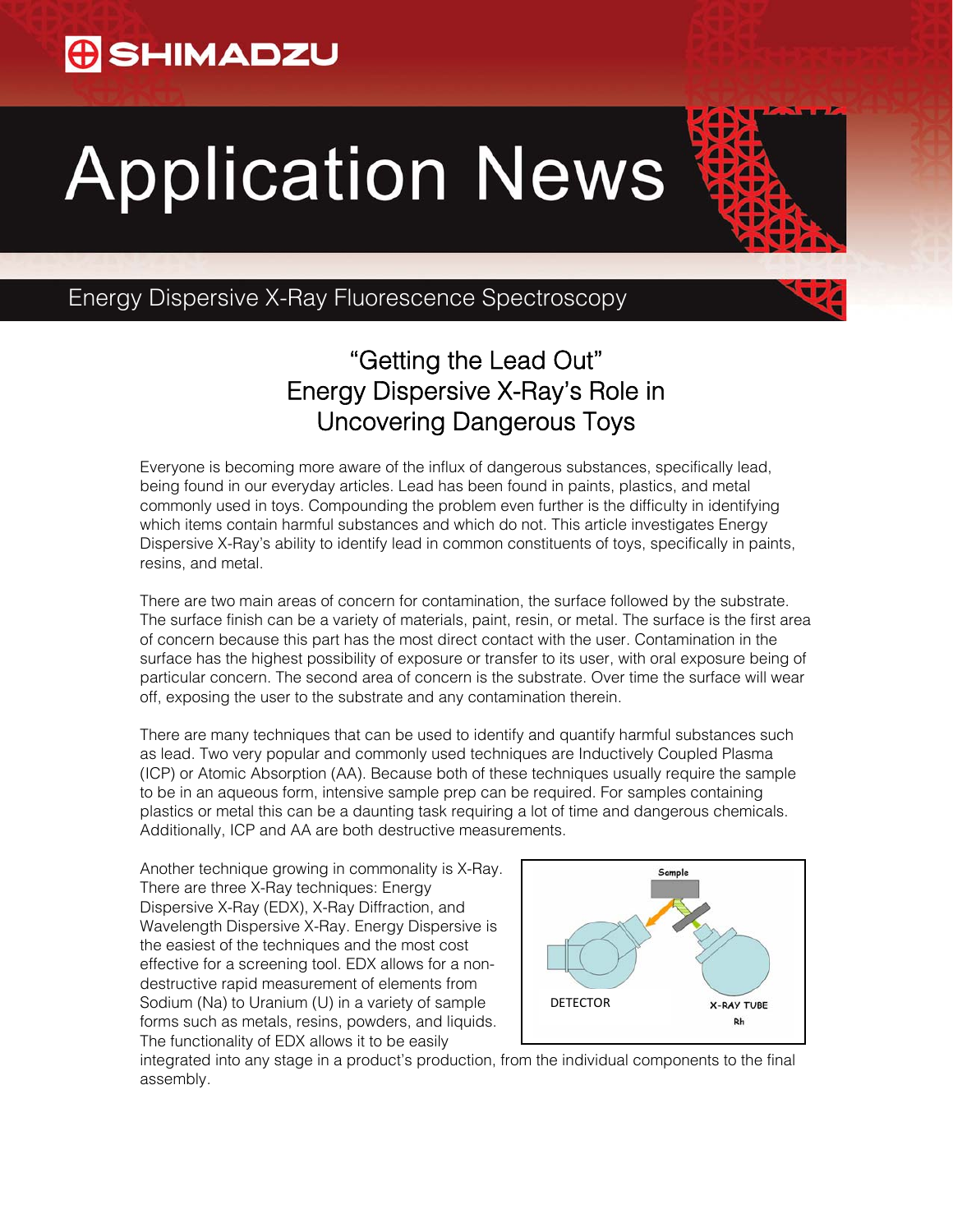EDX works by a simple process whereby a sample is irradiated by an incidental X-Ray. The sample absorbs the incidental X-Ray and emits characteristic X-Rays for the elements that make up its composition. After analysis the sample is not radioactive or altered in any way.

One important note is the large effect matrix has on the intensity of an emitted X-Ray. The intensity of the characteristic X-Ray decreases with the density of the matrix. Three different matrixes were chosen based on the popularity of use in toy components: paint, resin, and metal. Different amounts of lead contamination in each matrix are used to establish a linear relation between the lead and the matrix.



To the right, a metallic part of a toy is analyzed for lead. The lead peak is highlighted for emphasis. The peak is integrated and compared to a calibration curve to quantify the amount of lead.



### Shimadzu's Commitment to and Support of the International Standards Organization Toy Safety Standard (EN71-3: 1994)

Shimadzu's EDX Series Energy Dispersive X-ray Spectrometer fully supports the International Standardization Organization (ISO) toy safety standard (EN71-3: 1994). Not only does the EDX easily detect the low concentrations that are demanded by the standard, Shimadzu also offers standards to calibrate all elements outlined in the guideline.